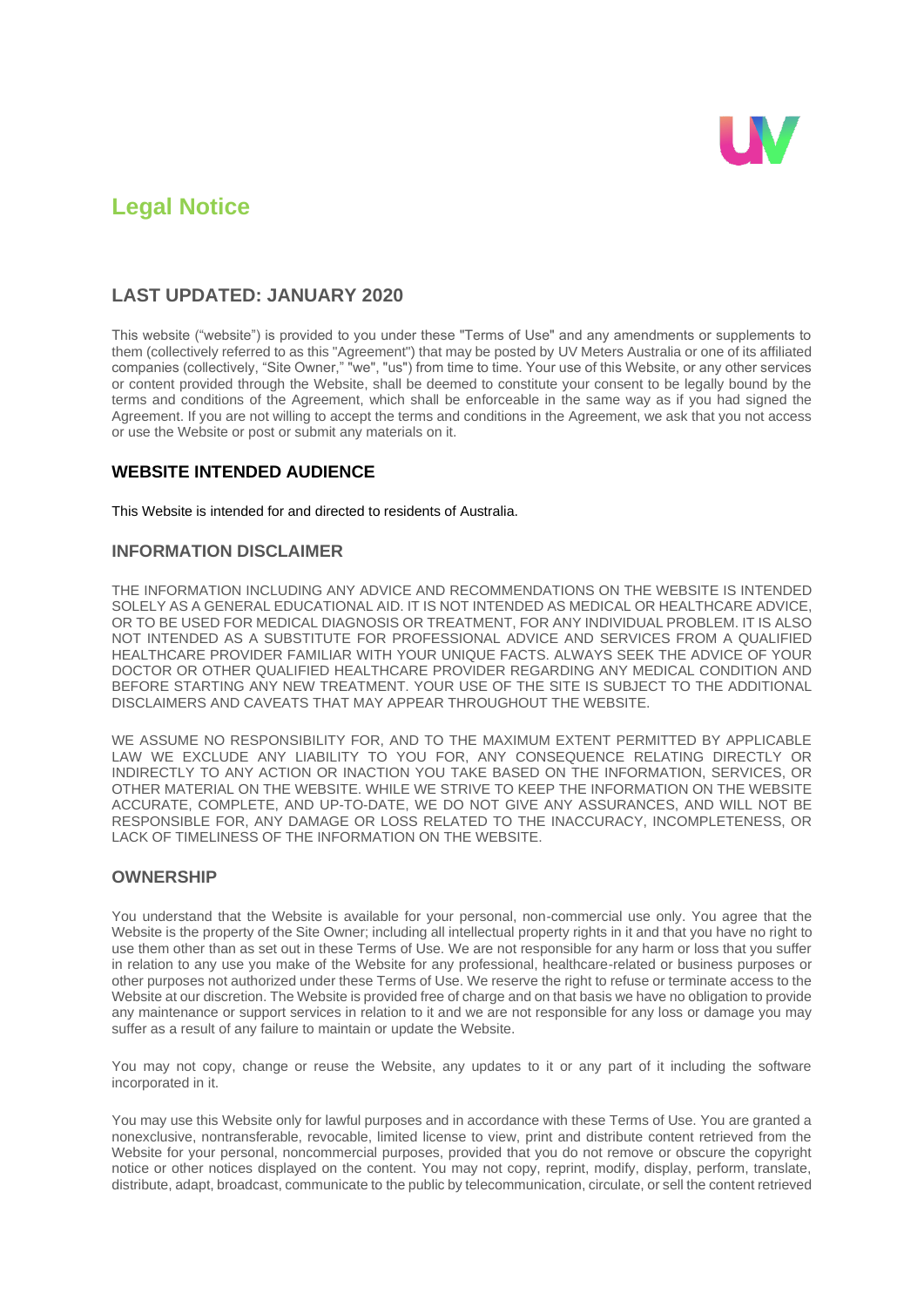from the Website in any way, for any commercial use or provide it to any commercial source, including other websites, without the prior written permission of Site Owner.

In addition, you agree not to: (i) use this Website in any manner that could disable, overburden, damage, or impair this Website, or interfere with any other use of this Website, including, any user's ability to engage in real-time activities through this Website; (ii) use any robot, spider or other automatic device, process or means to access this Website for any purpose, including to scrape, data mine, monitor or copy any of the material on this Website; (iii) use any manual process to monitor or copy any of the material on this Website, or to engage in any other unauthorized purpose without the express prior written consent of Site Owner; (iv) otherwise use any device, software or routine that interferes with the proper working of this Website; or (v) otherwise attempt to interfere with the proper working of this Website.

We reserve all rights not expressly granted to you.

# **PRIVACY AND CONSENT TO USE DATA**

The information that we obtain through your use of the Website, whether through the registration process or otherwise, is subject to our Privacy Policy. Our Privacy Policy addresses our collection, use, holding and disclosure of the information that you provide to us, including your rights relative to that information.

By providing your personal information to us via our Website (including any health information or other sensitive information that you provide), you consent to us collecting, holding, using and disclosing that information in accordance with our Privacy Policy.

# **ELECTRONIC COMMUNICATIONS**

The information communicated on the Website constitutes an electronic communication. When you communicate with us through the Website or via other forms of electronic media, such as e-mail, you are communicating with us electronically. You agree that we may communicate electronically, subject to applicable privacy laws, and that such communications, as well as notices, disclosures, agreements, and other communications that we provide to you electronically, are equivalent to communications in writing and shall have the same force and effect as if they were in writing and signed by the party sending the communication.

# **STORAGE OF USER CONTENT**

We may impose a maximum amount of storage for User Content on the Website. We are not responsible for any loss or harm you may suffer as a result of any deletion or failure to store any messages, communications or other User Content associated with maintaining the maximum amount of storage.

#### **ADDITIONAL TERMS**

Additional terms may govern certain features or content on the Website, such as offers, prize draws, competitions, contests and sweepstakes. By participating in any activity on the Website governed by additional terms, such as a prize draw, competition, contest or sweepstakes, you agree that you will be subject to those additional terms in addition to these Terms of Use.

#### **DISCLAIMER OF WARRANTIES WITH RESPECT TO USE OF WEBSITE**

THE WEBSITE IS PROVIDED ON AN "AS IS" AND "AS AVAILABLE" BASIS. EXCEPT AS SPECIFICALLY PROVIDED HEREIN, TO THE FULLEST EXTENT PERMISSIBLE PURSUANT TO APPLICABLE LAW, SITE OWNER EXPRESSLY DISCLAIMS ALL WARRANTIES OF ANY KIND, WHETHER EXPRESS, LEGAL OR IMPLIED, INCLUDING, WITHOUT LIMITATION, ANY WARRANTIES OF MERCHANTABILITY, FITNESS FOR A PARTICULAR PURPOSE AND NON-INFRINGEMENT.

SITE OWNER DOES NOT MAKE ANY WARRANTY THAT THE WEBSITE WILL MEET YOUR REQUIREMENTS, OR THAT ACCESS TO THE WEBSITE WILL BE UNINTERRUPTED, TIMELY, SECURE, OR ERROR-FREE, OR THAT DEFECTS, IF ANY, WILL BE CORRECTED. SITE OWNER MAKES NO WARRANTIES AS TO THE RESULTS THAT MAY BE OBTAINED FROM THE USE OF THE WEBSITE OR AS TO THE ACCURACY, QUALITY, OR RELIABILITY OF ANY INFORMATION OBTAINED THROUGH THE WEBSITE.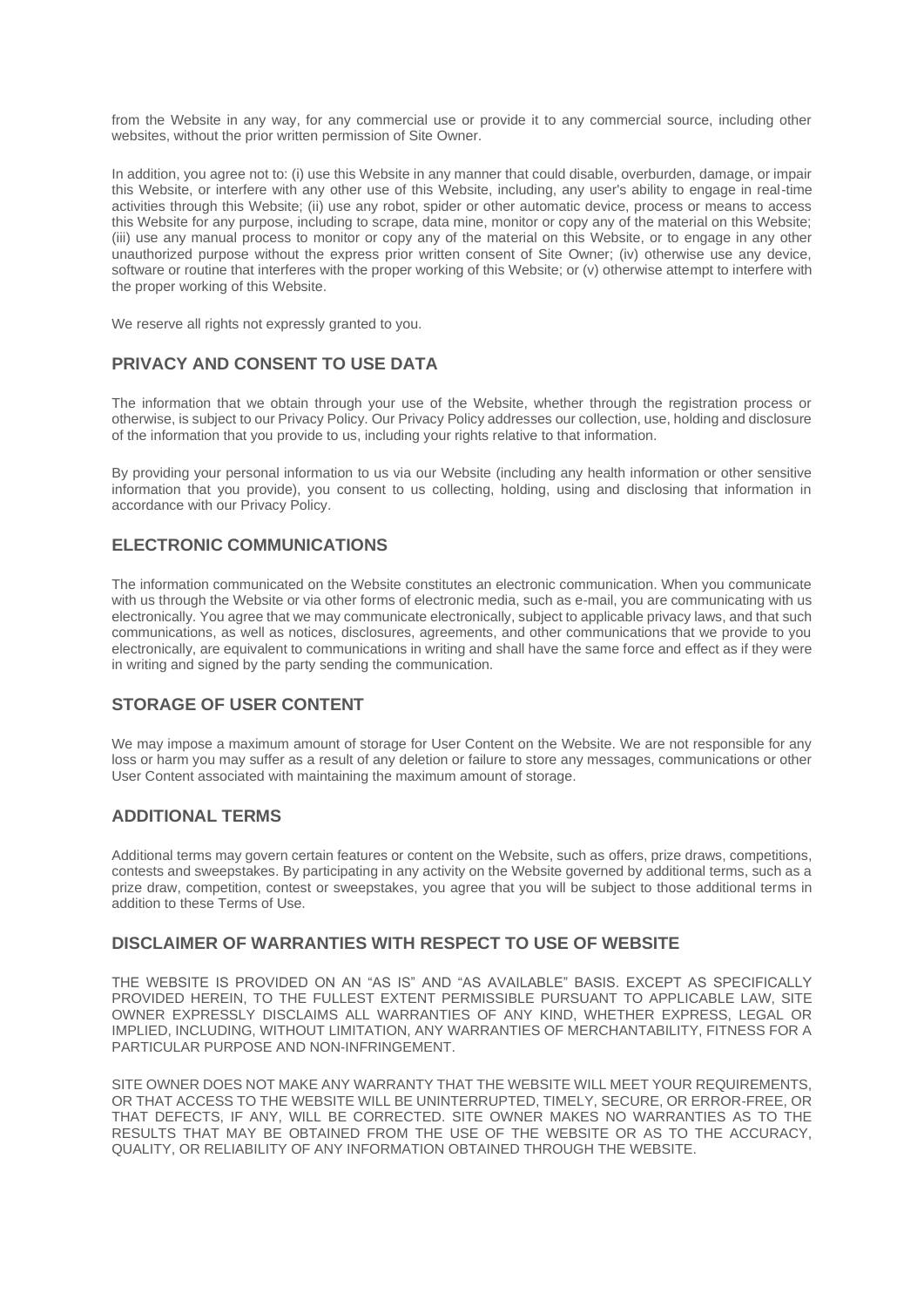YOU UNDERSTAND AND AGREE THAT ANY MATERIAL AND/OR DATA DOWNLOADED OR OTHERWISE OBTAINED THROUGH THE USE OF THE WEBSITE IS USED AT YOUR OWN RISK AND THAT YOU WILL BE SOLELY RESPONSIBLE FOR ANY DAMAGE TO YOUR COMPUTER SYSTEM OR LOSS OF DATA THAT RESULTS FROM THE DOWNLOAD OF SUCH MATERIAL AND/OR DATA.

NO ADVICE OR INFORMATION, WHETHER ORAL OR WRITTEN, OBTAINED BY YOU FROM SITE OWNER OR THROUGH THE WEBSITE SHALL CREATE ANY WARRANTY NOT EXPRESSLY MADE HEREIN.

#### **LIMITATIONS OF LIABILITY**

YOU EXPRESSLY UNDERSTAND AND AGREE THAT UNDER NO CIRCUMSTANCES WILL SITE OWNER, ITS AFFILIATES AND ANY OF THEIR RESPECTIVE DIRECTORS, OFFICERS, EMPLOYEES, AGENTS, MANDATARIES OR OTHER REPRESENTATIVES BE LIABLE FOR DIRECT, INDIRECT, SPECIAL, INCIDENTAL, CONSEQUENTIAL, PUNITIVE OR AGGRAVATED DAMAGES, INCLUDING, WITHOUT LIMITATION, ANY LOSS OF USE, LOSS OF INCOME, SAVING OR PROFITS, LOSS OF DATA, LOSS OF GOODWILL, COST OF PROCUREMENT OF SUBSTITUTE SERVICES, OR ANY OTHER INDIRECT, SPECIAL, INCIDENTAL, OR CONSEQUENTIAL DAMAGES, HOWSOEVER CAUSED, AND ON ANY THEORY OF LIABILITY, WHETHER FOR BREACH OF CONTRACT, TORT (INCLUDING NEGLIGENCE AND STRICT LIABILITY), OR OTHERWISE RESULTING FROM (1) THE USE OF, OR THE INABILITY TO USE, THE WEBSITE; (2) THE COST OF PROCUREMENT OF SUBSTITUTE SERVICES, ITEMS, OR WEBSITES; (3) UNAUTHORIZED ACCESS TO OR ALTERATION OF YOUR TRANSMISSIONS OR DATA (INCLUDING PERSONAL INFORMATION); (4) THE STATEMENTS OR CONDUCT OF ANY THIRD PARTY ON THE WEBSITE; OR (5) ANY OTHER MATTER RELATING TO THE WEBSITE. THESE LIMITATIONS WILL APPLY WHETHER OR NOT SITE OWNER HAS BEEN ADVISED OF THE POSSIBILITY OF SUCH DAMAGES AND NOTWITHSTANDING ANY FAILURE OF ESSENTIAL PURPOSE OF ANY LIMITED REMEDY. THIS EXCLUSION OF LIABILITY SHALL APPLY TO THE FULLEST EXTENT PERMITTED BY APPLICABLE LAWS.

WHERE APPLICABLE LAWS IMPLY ANY WARRANTIES, GUARANTEES OR CONDITIONS OR IMPOSE OBLIGATIONS UPON PERSONS WHICH CANNOT BE EXCLUDED, RESTRICTED OR MODIFIED EXCEPT TO A LIMITED EXTENT, THESE TERMS OF USE MUST BE READ SUBJECT TO THOSE LAWS. IF THOSE LAWS APPLY, TO THE EXTENT TO WHICH SITE OWNER IS ABLE TO DO SO, ITS LIABILITY WILL BE LIMITED, AT SITE OWNER'S OPTION, TO (1) IN THE CASE OF ANY GOODS SUPPLIED BY SITE OWNER, EITHER (A) REPLACEMENT OF THE GOODS OR SUPPLY OF EQUIVALENT GOODS; (B) REPAIR OF THE GOODS; (C) PAYMENT OF THE COST OF REPLACING THE GOODS OR ACQUIRING EQUIVALENT GOODS; OR (D) PAYMENT OF THE COST OF HAVING THE GOODS REPAIRED; OR (2) IN THE CASE OF ANY SERVICES PERFORMED BY SITE OWNER, EITHER (A) THE PERFORMANCE OF THE SERVICES AGAIN; OR (B) THE PAYMENT OF THE COST OF HAVING THE SERVICES PERFORMED AGAIN.

#### **TRADEMARK NOTICES**

The trademarks and brand names displayed on this Website are the property of the Site Owner, its affiliates or third party owners. You may not use or display any trademarks or service marks owned by Site Owner without our prior written consent. You may not use or display any other trademarks or service marks displayed on this Website without the permission of their owners.

### **MODIFICATION OR SUSPENSION OF THE WEBSITE**

We will make reasonable efforts to make the Website available but we may from time to time need to interrupt, restrict, modify or discontinue, temporarily or permanently the Website or parts of it without notice. We will not be responsible for any harm or loss you may suffer as a result of such actions.

#### **TERMINATION**

We may at any time terminate your use of or access to the Website and may delete any or all of your User Content without prior notice if we have a good reason to do so which includes any breach by you of these Terms of Use and any community guidelines. We will not be responsible for any loss or harm you may suffer as a result of termination of your use of the Website in these circumstances. In the event of any termination you must stop using the Website and you agree that the provisions of the Agreement regarding Ownership, Trademark Notices, Indemnification, Disclaimer or Warranties, Limitations of Liability, and Applicable Law shall survive any such termination.